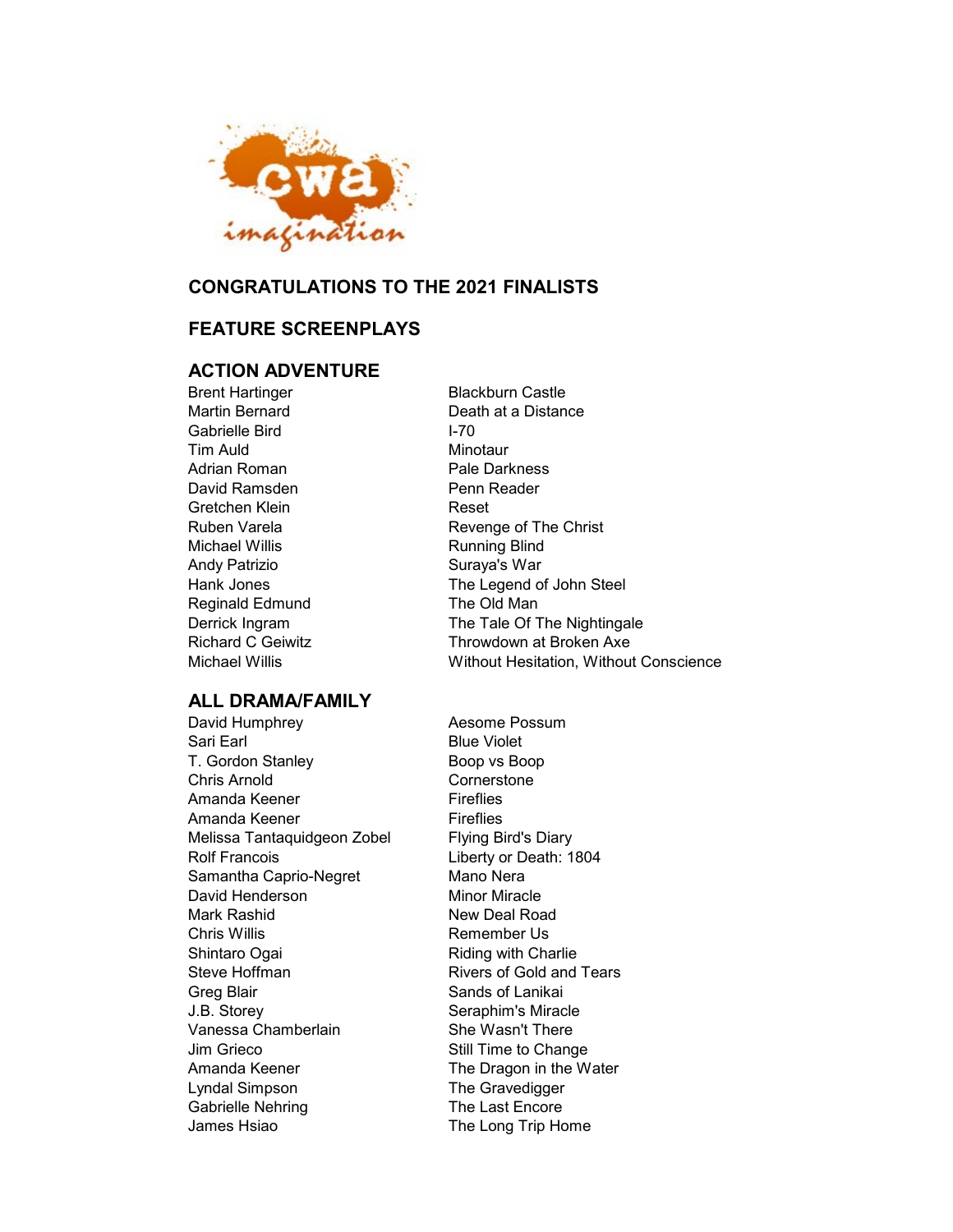#### **COMEDY**

Chad Wellinger Bad Romance Henry Sarwer-Foner **Dick 2.0** Nino Abate **Down Mexico Way** Lauren Kent<br>
Robert Skollar<br>
Robert Skollar Joel Momberg Sammy Magda Pazdej Silly Willy Robert Rogers The Dooling Twins Hannah Rae Dillon **Wannah Rae Dillon** Unwell

Kevin Brunner<br>
R.J. Matthew<br>
R.J. Matthew<br>
The Near Distance R.J. Matthew The Near Distance The Persian Lover Amanda Keener Those We Leave Behind Marlene Rhein When the Bass Drops Matthew Boggess Where the Afterglories Glow

Warren Lane **Children's Party Hero** Robert Skollar Commander 84 (x) Brendon Fehre **How I Paid for College Nuptiality 101** Smoldering Love Chad Wellinger The Wedding Witch George Petersen The Wraith of Mrs. McGuire Austin Rodriguez This Land is Our Land

# **HORROR/THRILLER/FANTASY**

Nan Schmid Divination Marcellus White **Dreamwalker**<br>Alex Faber **Dreamwalker**<br>Fire Into Night Brian Schwab Lucid Jaime Kawamoto Mac+Beth Matt Townsend Amanda Keener **Patchwork** Heather Ostrove **Proxy L-2** Kevin Shorter **Redirklus** Johnny Gilligan **Revelations** Patrick Mediate **Revelatory** Revelatory Bryan Bakker

A Grozny Affair Jonah Jones Coyote and the Dust Devil Fire Into Night Bryan Bakker Glory Everlasting<br>John Martins III Glory Guerre General Section Frankli Jefferson, Franklin & Larry Kenneth Kim The Human Element Mark C. Spera The Indian in the Hood: The Legend of Rising Sun Malek Haneen **The Smiling Alligator** Tammy Klembith **Trapped in Plain Sight**<br>Bryan Bakker **Mort Contain Contain Contain Contain** 

### **TV DRAMA**

Lisa Arnseth Captivity

Kari Mote **Alanna Grimm**